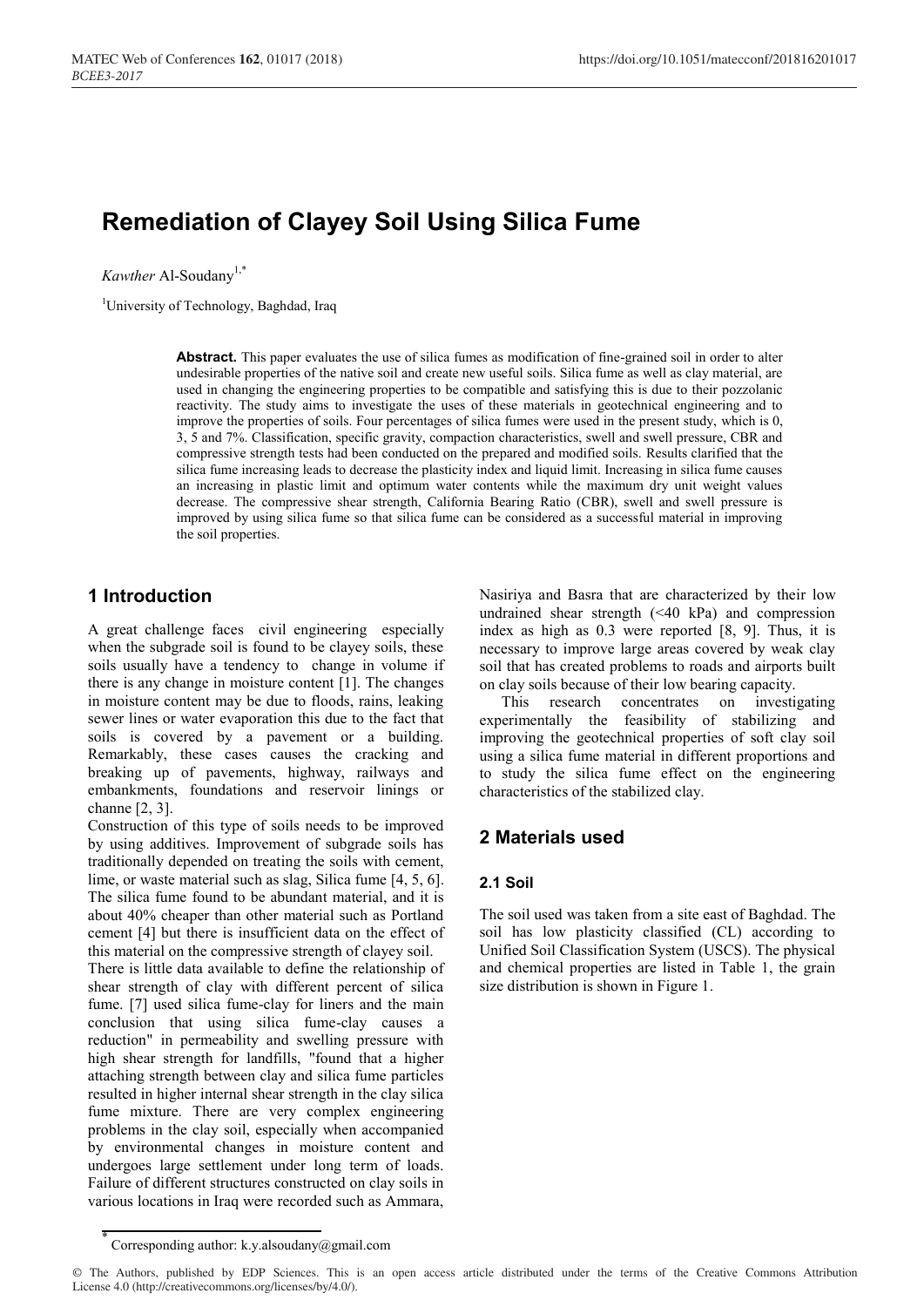

**Fig. 1.** Grain size distribution of soil used.

| <b>Index property</b>  | Value                  | Specification      | <b>Bentonite</b> |
|------------------------|------------------------|--------------------|------------------|
| Liquid limit %(LL)     | 45                     | <b>ASTMD4318</b>   | 512              |
| Plastic limit %(PL)    | 18                     | <b>ASTM D 4318</b> | 38               |
| Shrinkage limit        | 27                     | <b>ASTMD427</b>    |                  |
| $\%$ (SL)              |                        |                    |                  |
| Plasticity index %(PI) | 16.5                   | <b>ASTM D 4318</b> | 474              |
| Activity $(A_t)$       | 0.45                   | Skempton           |                  |
|                        |                        | formula*           |                  |
| Specific gravity (Gs)  | 2.69                   | $ASTM D 854 -$     | 2.26             |
|                        |                        | 02                 |                  |
| Gravel (larger than    | $\theta$               | $ASTM D 422 -$     |                  |
| $2mm\%$                |                        | 63                 |                  |
| Sand (0.06 to 2mm)%    | 3.3                    | $ASTM D 422 -$     |                  |
|                        |                        | 63                 |                  |
| silt $(0.005$ to       | 31.7                   | $ASTM D 422 -$     |                  |
| $0.06$ mm $)\%$        |                        | 63                 |                  |
| Clay (less than        | 65                     | $ASTM D 422 -$     |                  |
| $0.005$ mm $)\%$       |                        | 63                 |                  |
| Gypsum content %       | 2.92                   | Chemical           |                  |
|                        |                        | Analysis           |                  |
| $SO3$ content %        | 1.36                   | Chemical           |                  |
|                        |                        | Analysis           |                  |
| Organic matter O.M %   | 0.43                   | <b>ASTM D 2974</b> |                  |
| PH value               | 8.7                    | <b>ASTM D 4972</b> |                  |
| Soil symbols (USCS)    | $\overline{\text{CL}}$ | <b>ASTM D 2487</b> |                  |

**Table 1.** Engineering properties of the used soil.

## **2.2 Silica fume material**

During the manufacture of silicon and ferrosilicon alloys, Silica fume (SF) which is also known as microsilica, is produced as a secondary product from reduction of high-purity quartz with coal in electric oven. It could be made from other silicon alloys such as ferrochromium, ferromanganese, ferromagnesium, and calcium silicon [10]. Silica fume is composed of very

fine hyaline particles, about 100 times smaller than the average of cement particles with approximated surface area of 20,000 m2/kg (215,280 ft2/lb) depending on techniques nitrogen absorption measurement. Because of a high silica content and its extreme fineness it is considered a very effective pozzolanic material [10, 11]. One of its main uses is to improve concrete properties by increasing concrete bond strength, compressive strength, abrasion resistancein addition to reducing its permeability; therefore,

It helps in protection of the reinforcing steel from abrasion. In the present work, the chemical composition of the used silica is given Table 2, which is applicable according to the [10] requirements.

| Table 2. Chemical composition of silica fume used in |           |  |  |
|------------------------------------------------------|-----------|--|--|
|                                                      | the tests |  |  |

| Composition                    | Silica fume |  |
|--------------------------------|-------------|--|
| Sio <sub>2</sub>               | 98.87%      |  |
| $Al_2O_3$                      | 0.01%       |  |
| Fe <sub>2</sub> O <sub>3</sub> | $0.01\%$    |  |
| CaO                            | $0.23\%$    |  |
| MgO                            | $0.01\%$    |  |
| K2O                            | $0.08 \%$   |  |
| Na <sub>2</sub> O              | $0.00\%$    |  |

# **3 Results and discussion**

#### **3.1 Atterberg limits**

Concerning the effect of silica fume content on Atterbergs limits shown in Figure (2), (3) and (4). It was noticed that with increasing SF content there was a decrease in liquid limit and plasticity index. This could be because SF coats and binds all clay particles, which possesses large particles with little cementitious value. This effect is called a pozzolanic reaction between SF and aluminous material as stated by [6].



**Fig. 2.** Liquid limits behavior of clayey soil with increasing silica fume.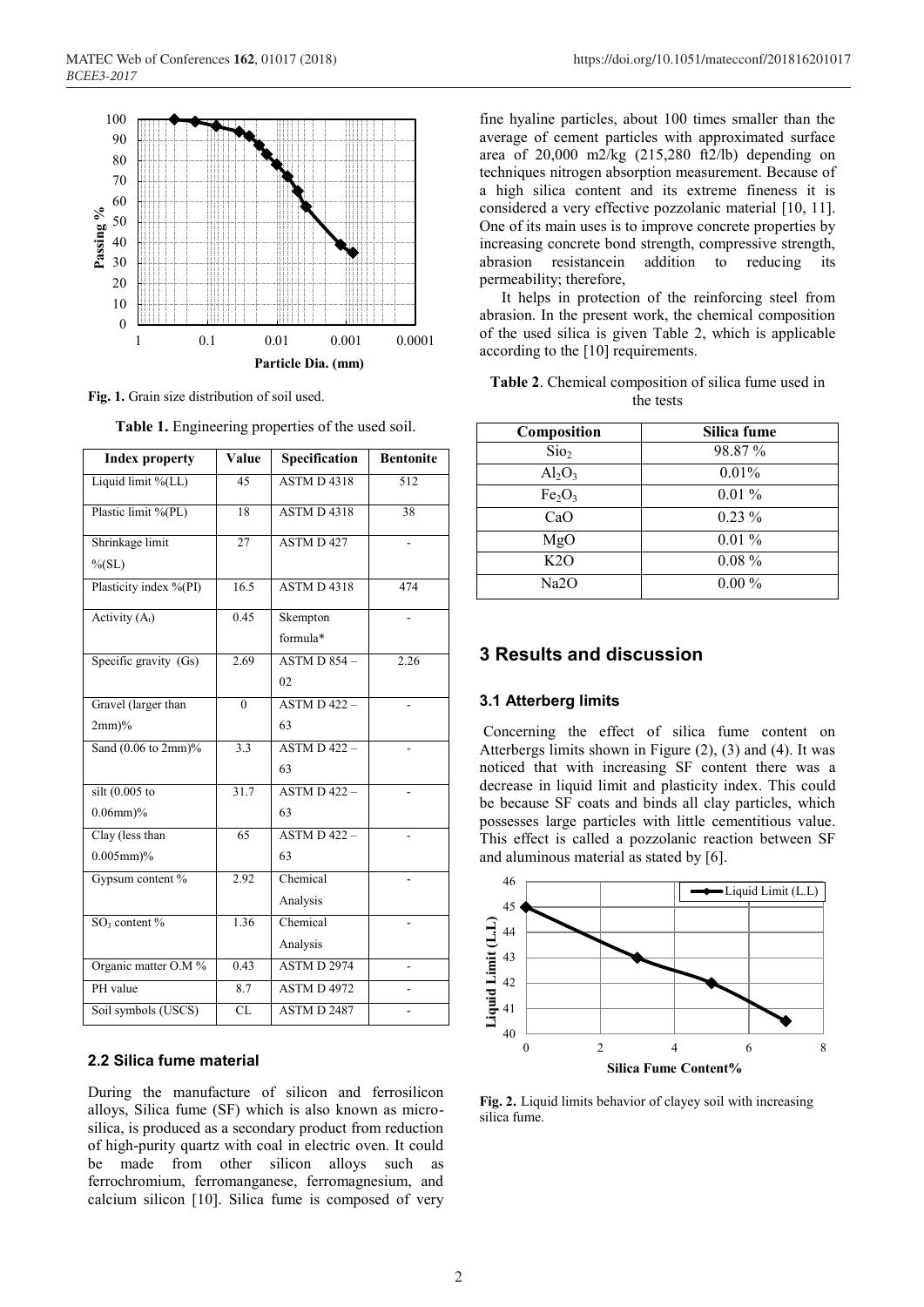

**Fig. 3.** Plastic limits behavior of clayey soil with increasing silica fume.



**Fig. 4.** Plasticity behavior of clayey soil with increasing silica fume.

## **3.2 Specific gravity**

The addition of SF content affects soil's specific gravity. It is obvious from Figure 5 that with increasing SF content, the specific gravity of treated soil sharply drops from 2.69 for untreated natural clayey soil to 2.62 after 7 % SF addition. That is due to the very low specific gravity of the SF (2.2) compared with that of natural clay soil.



**Fig. 5.** Specific gravity of clayey soil with increasing silica fume.

## **3.3 Compaction test**

The dry unit weight relationship with water content for different SF values, is shown in Figure (6). It is clearly shown that due to reduction in the parallel orientation to the clay particles at 7% SF there is a decrease in compaction effect. The optimum moisture content (OMC) is increased with increasing the amount of SF content as shown in Figure (7). While Figure (8) illustrates the effect of SF on the maximum dry unit weight.



**Fig. 6** Variation of the dry unit weight with moisture content for different SF percents.



**Fig. 7.** Optimum moisture content variation with different SF contents.



**Fig. 8.** Variation of the maximum dry unit weight with SF percent.

Generally, the optimum moisture content is increased with the increasing of SF percent from 17.8% to 20.8% at SF 7% as could be seen in Figure (7). This may be the effect of SF, which decreases the free silt clay fraction amount, and coarser material with forming of a large surface area, the water is needed here to make these operations take place. This also hinted that the compacting of soil-SF mixtures needs more water as mentioned in [12]. In the same way, can be as result of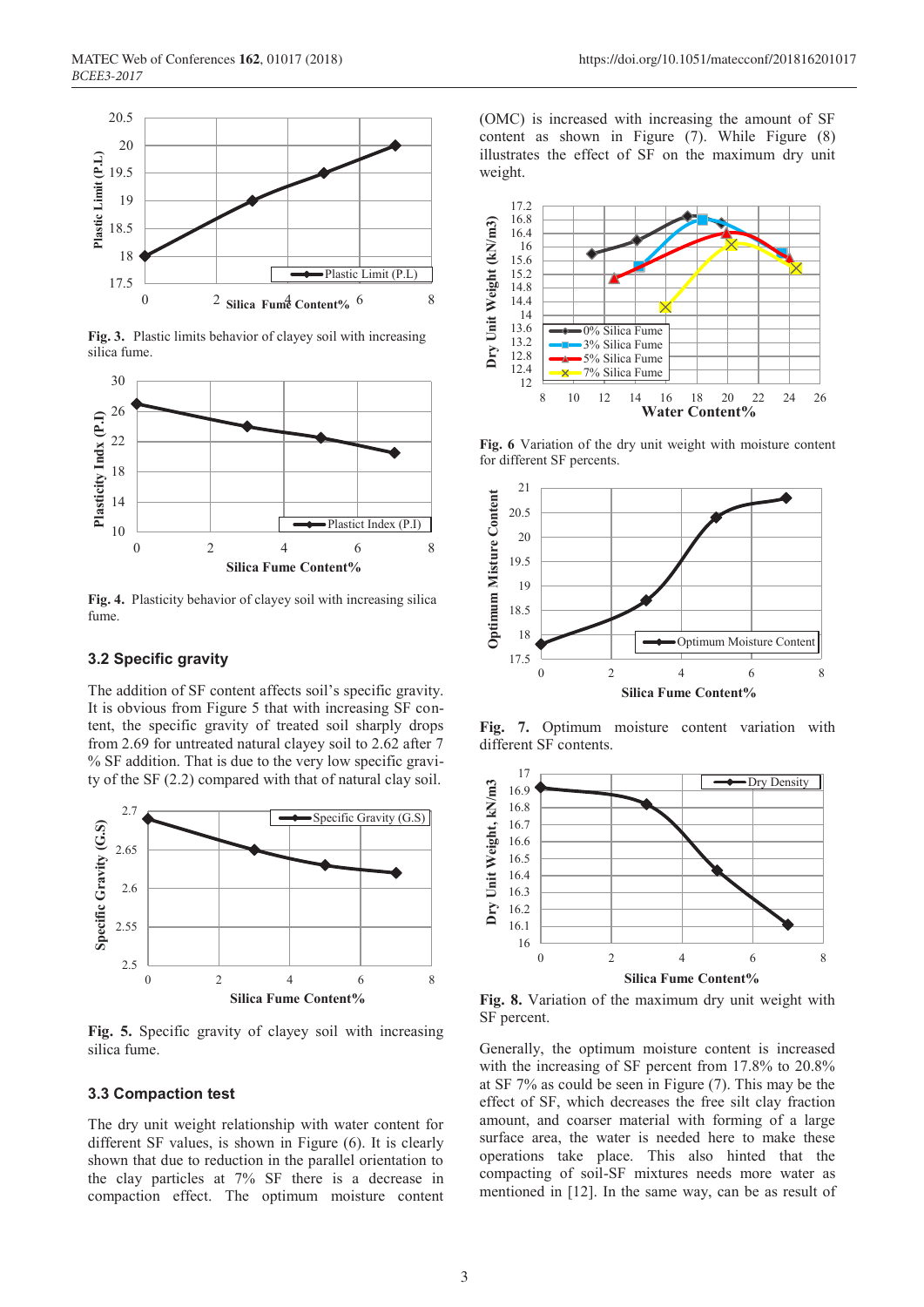replacement of soil by silica fume in the blend, which has a lower specific gravity (2.2) in comparison to soil (2.69) the decrease in the maximum dry unit from 16.92 to 16.11 kN/m3, as shown in Figure (8).

#### **3.4 Shear strength tests**

This test is performed according to ASTM D 2435-02 [23] The most common and adaptable method to evaluate the strength of stabilized soil is the Unconfined Compressive Strength (UCS) test for the compacted soil. It is recommended to perform this test to define the required additive amount to use in operation of soil stabilization [13]. UCS tests were performed on natural soil with (3%, 5% and 7% SF). All the unconfined compressive tests were carried out for specimens with 24% moisture content and 15.5 kN/m3 dry unit weights by static compaction.

UCS testing for soil-SF mixtures was carried out after curing time at 20° C for 2 days and 100% relative humidity. The specimens remain in molds as suggested by ref. [14].

Figure (9) and (10) shows the relationship between the unconfined compressive strength and SF percents while Table (3) shows the relationship between the undrained angle of internal friction and SF percents.



**Fig. 9.** Stress-Strain relationship from unconfined compression test for samples treated by SF.

**Table 3.** Shear strength parameters for soil stabilized with SF.

| $SF\%$  | $\frac{10}{6}$ | 3%   | $5\%$    | $7\%$ |
|---------|----------------|------|----------|-------|
| cu, kPa |                | רי ר |          |       |
| 'u,     |                | ⇁    | Ιſ<br>∠∪ |       |

ϕu, \* These values are calculate from angle of failure plane,  $\theta = 45 + \phi u/2$ 

It can be noticed that UCS and the undrained angle of internal friction increases with increase of SF percents. The reason for these results of development strength is due to the pozzalanic reaction acceleration. The stages of preparation samples are illustrated in Figures (11), (12) and (13).



**Fig. 10.** Effect of silica fume on the unconfined compressive strength of soils.



**Fig. 11**. Preparation of Samples.



**Fig. 12.** The details of the plastic pipe and the metal plugs.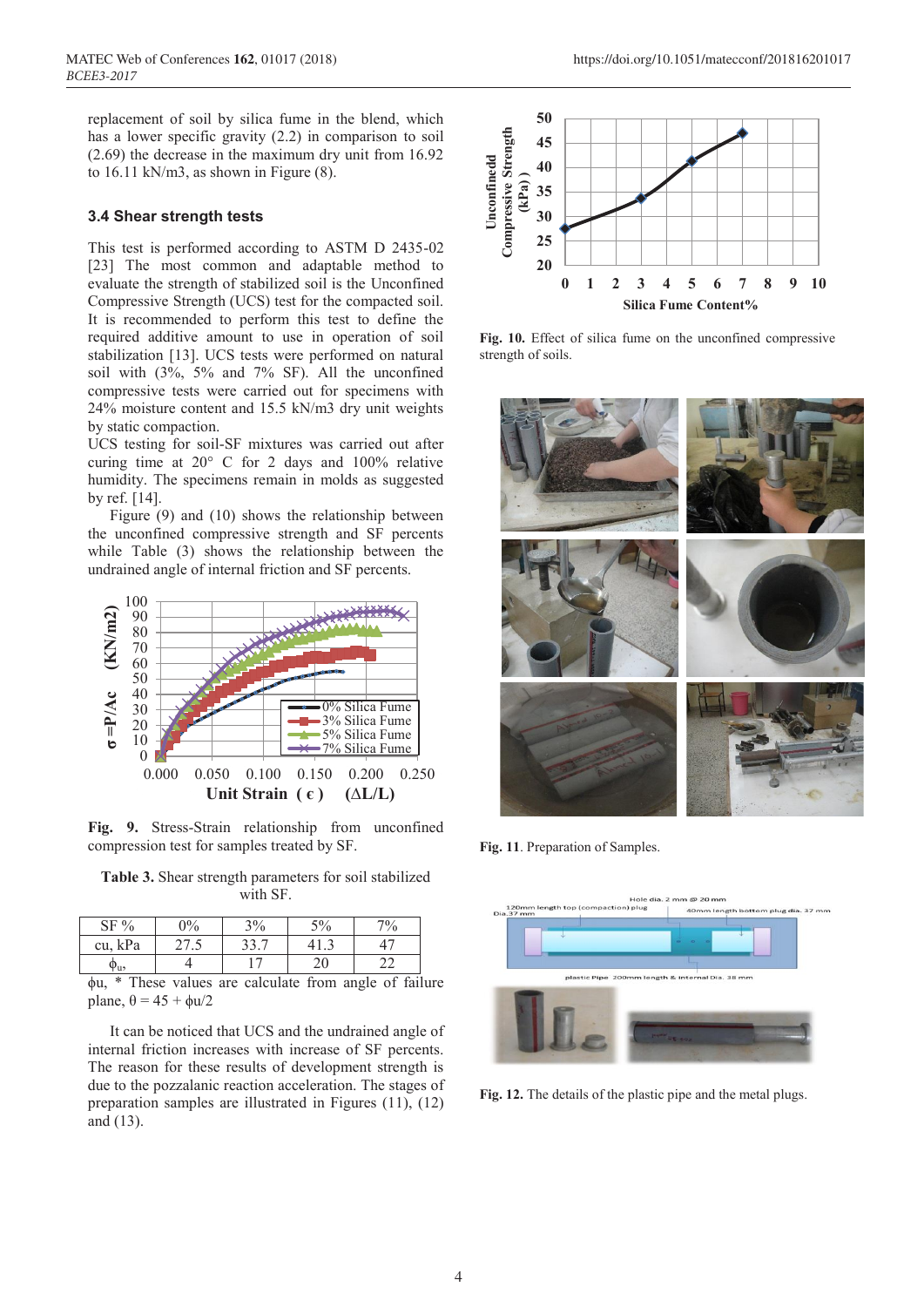

**Fig. 13.** Sample under shearing in unconfined compression apparatus.

#### **3.5 California bearing ratio (CBR)**

The adding effect of silica fume on California Bearing Ratio (CBR) values of clayey soil, shown in figures (14), (15). This simple, fast and reliable test had been used to verify the stabilization of weak soils by adding physical and chemical additives [15, 16]. The CBR test is described in ASTM Standards D1883-05 (for laboratory prepared samples) and D4429 (for soils in place in field) which this research depends on it, AASHTO T193. In general it could be seen that the addition of SF increase the CBR value of the soil. The optimum percent of SF mixtures was carried out after curing time at 20° C for 2 days, which gives a higher improvement of CBR value was found when adding 5% and 7%. Thus, there is an enhancement in CBR values with addition SF and finally a good relationship between the values of UCS and CBR shown in Figure (16).



**Fig. 14.** Effect of addition of different percentages of SF on CBR.



**Fig. 15.** Effect of addition of different percentages of SF on CBR.



**Fig. 16.** Relationship between CBR and UCS.

#### **3.6 Silica fume content effect on swelling**

The soil samples used in this test were prepared in the laboratory by mixing natural soil with 50% of bentonite. Static Compaction Method was followed for the preparation of soil samples using a special mold and a compression testing machine. Load was applied statically to the soil sample at a compression rate of 0.04mm/sec. until the depth of penetration approached the required height (1.5cm), the samples were prepared at a dry unit weight of  $(16.92 \text{ kN/m}^3)$  and moisture content of (17.8%). The load was maintained on the specimen for about five minutes after reaching the required height to prevent the occurrence of rebound after static load removale. Figure (17), (18) and (19) Show the silica fume effect in different percentages on the free swell and swell pressure of the prepared soil .From these figure it can be observed that the free swell and swell pressure decrease fast with increasing percentage of silica fume. The reduction in the swelling and swelling pressure values of the improved soils may be due to the addition of non-expansive silt-size particles to the expansive soil and the interaction of soil with silica fume particles. In this experiential study the silica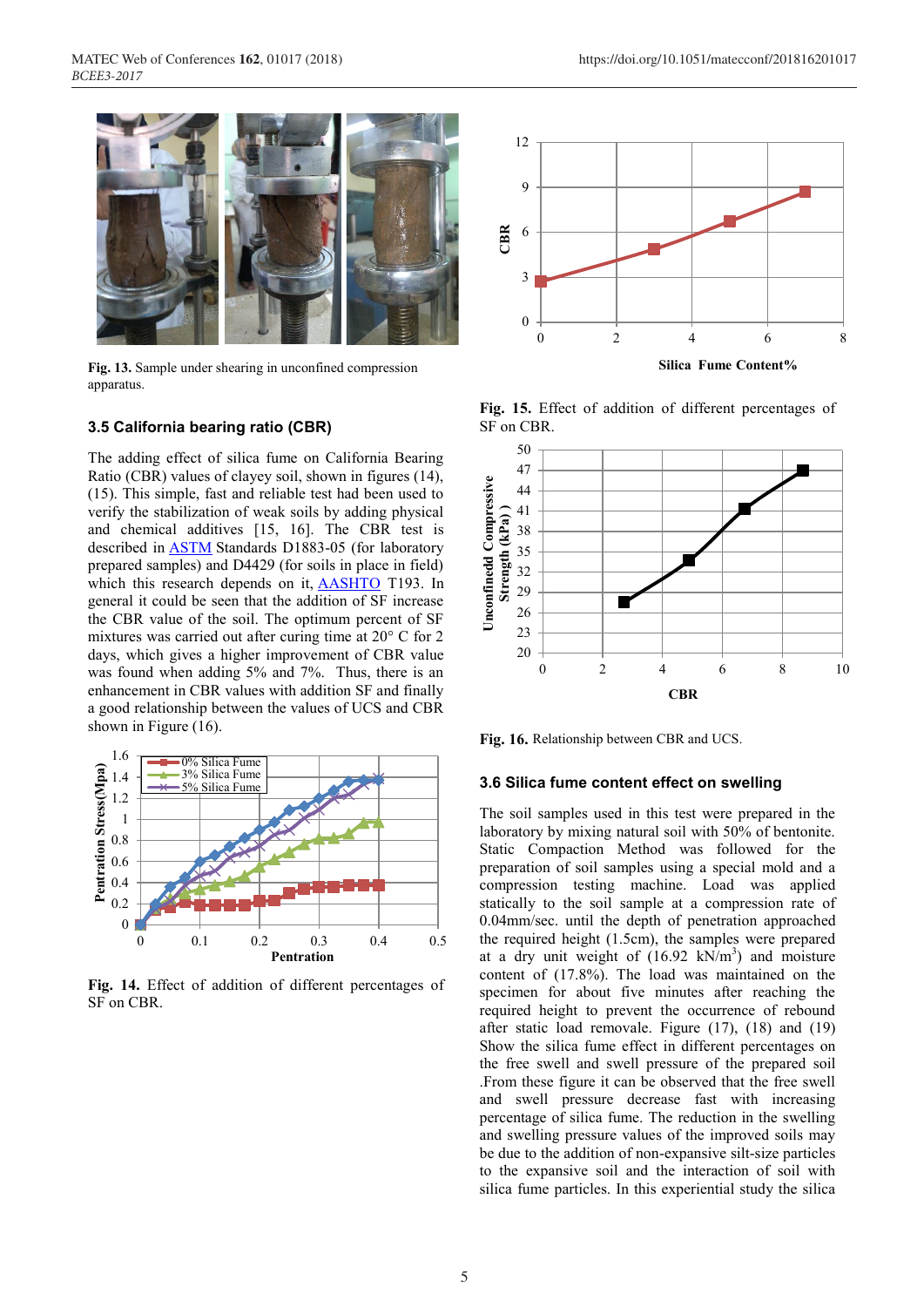fume consists mainly of spherical non-crystal silicate, aluminum, and iron oxides compounded with some microcrystal material and unburned carbon. Consequently, this decreased the specific surface area. This affinity of the inspected soil samples. This refers to the reduction in the swell-shrinkage values such as swelling pressure and free swell. And obtained that 5% silica fume was the perfect percentage to decrease the swell and swell pressure.



**Fig. 17.** Relationship between swelling and pressure for prepared soil with 3, 5 and 7% silica fume.



**Fig. 18.** Relationship between swelling pressure and silica fume content for soil with 3, 5 and 7 % silica fume.



**Fig. 19.** Relationship between free swelling and silica fume content for soil with 3, 5 and 7 % silica fume.

# **4 Conclusions**

Based on the results obtained, it can be concluded as follows:

- 1. For Atterbergs limits, decreasing in both liquid limit and plasticity index, increasing in plastic limit were observed with increasing SF content.
- 2. The specific gravity decreases with increasing of SF percentage.
- 3. The silica fume changes compaction parameters of clayey soil. The maximum dry unit weight decreases with the increase of the SF content, while optimum moisture content increases with increasing SF content.
- 4. Increasing SF improves the Unconfined Compression Strength (UCS).Silica Fume percentages at 5% & 7% gave UCS 41.3% and 47% respectively, after 2 days of curing compared to UCS of untreated soil 27.5%.
- 5. CBR increases with increasing SF content.
- 6. Free swell and Swell pressure decrease with increasing of SF percentage. And 5% was the perfect percentage to decrease free swell and swell pressure.

## **References**

- 1. F.H. Chen, *Foundation on Expansive Soils*, Development in Geotechnical Engineering, Elsevier Scientific Publishing Company, New York, USA, 463 (1988).
- 2. E. Cokca, EJGE. **4**, 1-4 (1999).
- 3. C.R. Wilson, J.G. Davis and N.Mejia, *Landscaping on Expansive Soils*, www. ext. colostate. Edu, (2001)
- 4. E.J. Yoder, and M.W. Witczak, *Principles of Pavement Design*, 2nd Edition, John Wiley & Sons, Inc., USA, 699 (1975).
- 5. A.S. Muntohar, Regional Seminar at Islamic University of Indonesia Sept. 4th, Yogyakarta, Indonesia, HYPERLINK (1999).
- 6. Abd El-Aziz., M. Abo-Hashema , and M. El-Shourbagy, *Fourth Mansoura International Engineering Conference (4th IEC*), Faculty of Engineering, Mansoura University, Egypt, April (2004).
- 7. E. Kalkan, and S. Akbulut, , Eng. Geol. Journal, **73**, 145-156 (2004).
- 8. S.F Ahmed, M.Sc. Thesis, University of Technology, (2015).
- 9. H.H. Karim, Z.W. Samueel, S.F. Ahmed, *Proceedings of the 2nd International Conference of Buildings, Construction and Environmental Engineering, American University of Beirut (BCEE2), 17-18 Oct., 2015, Geotechnical Engineering Part,* 117-121 (2015)